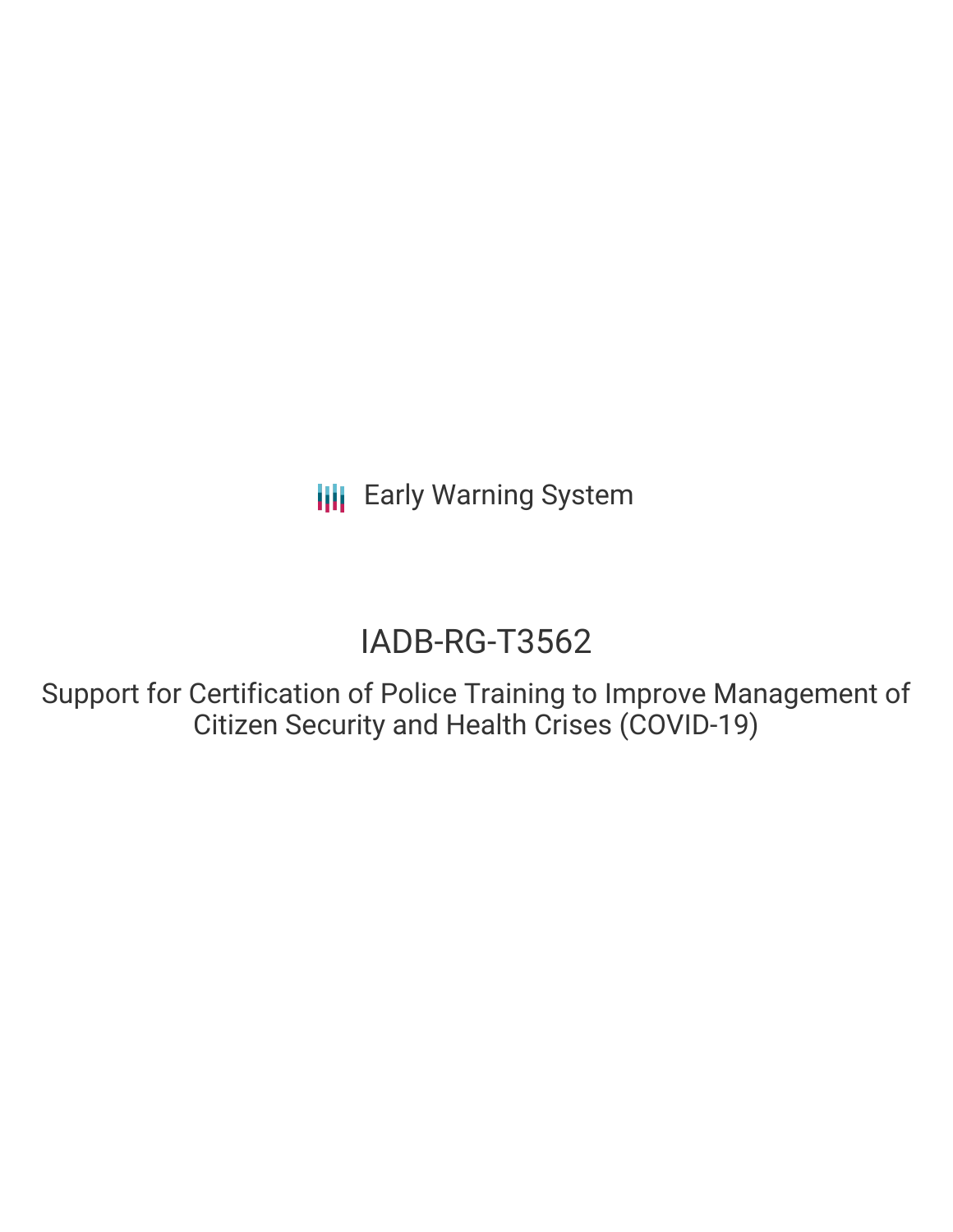

#### Early Warning System Support for Certification of Police Training to Improve Management of Citizen Security and Health IADB-RG-T3562

#### **Quick Facts**

Crisse (COVID-10)

| <b>Financial Institutions</b>  | Inter-American Development Bank (IADB) |
|--------------------------------|----------------------------------------|
| <b>Status</b>                  | Approved                               |
| <b>Bank Risk Rating</b>        |                                        |
| <b>Sectors</b>                 | Law and Government                     |
| <b>Investment Amount (USD)</b> | $$0.30$ million                        |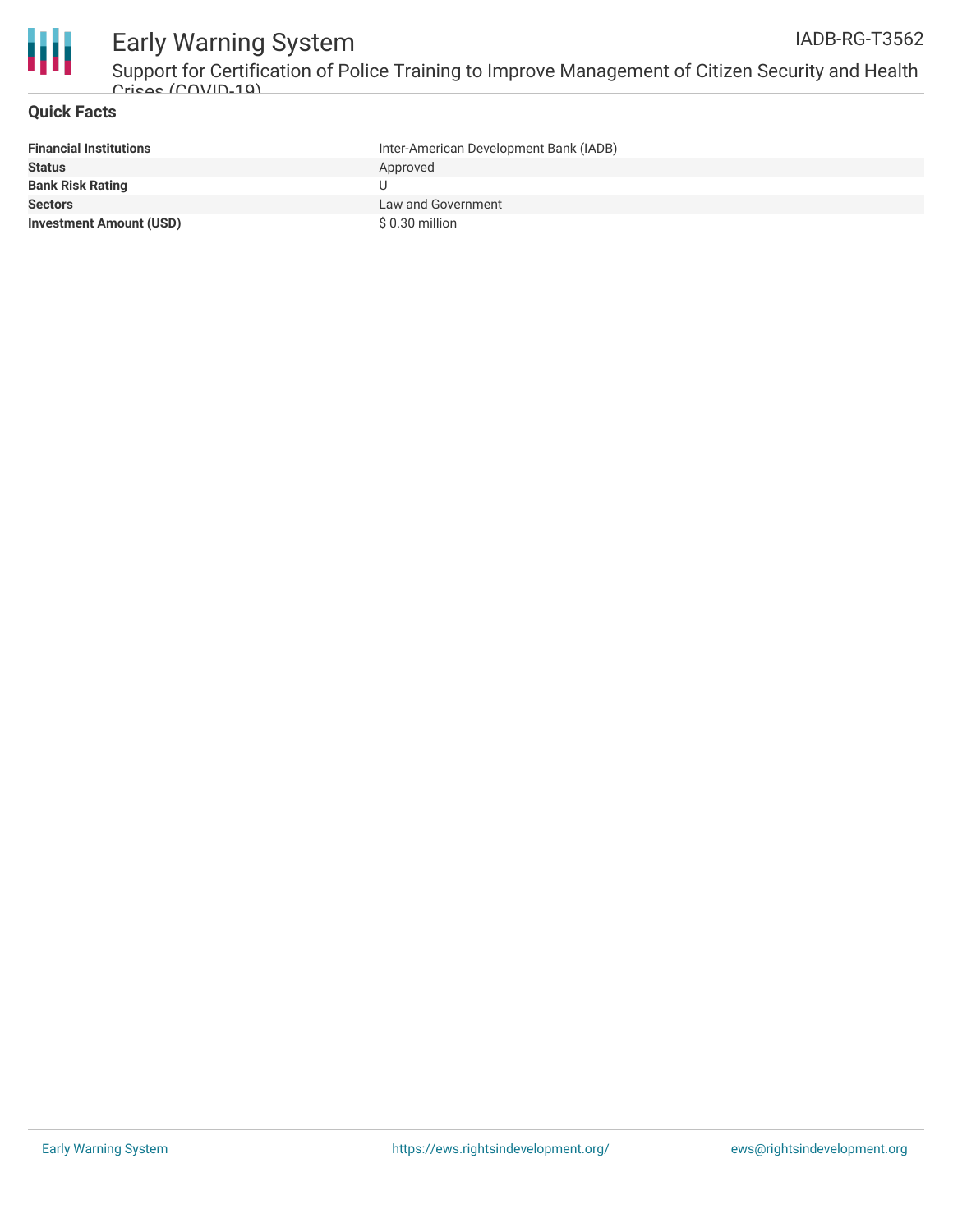

### Early Warning System IADB-RG-T3562

#### **Project Description**

According to the bank website, this technical cooperation "seeks to modernize and improve the response capacity of the police forces and the quality of their basic training programs in LAC, in order to adapt technical capabilities and police skills as first responders to public health crises (COVID-19) and to adapt to the new challenges that insecurity imposes to help improve the confidence of the police in the region."

Project objectives are:

(i) to understand the situation of the police in the region with respect to: protocols for response to health emergencies, level of police training, use of force, level of legitimacy and administrative aspects of their organizational structure (requirements selection; years of training; curriculum; meritocracy, etc.);

(ii) analyze regional and international police training curricula to establish the minimum requirements necessary to improve the quality of police training in prevention and mitigation protocols to manage health crises and maintain public order according to international standards that allow promote the certification of the region's training processes; and

(iii) support dialogue activities to exchange best practices in police management and training in the face of health crises in the context of the pandemic caused by COVID-19.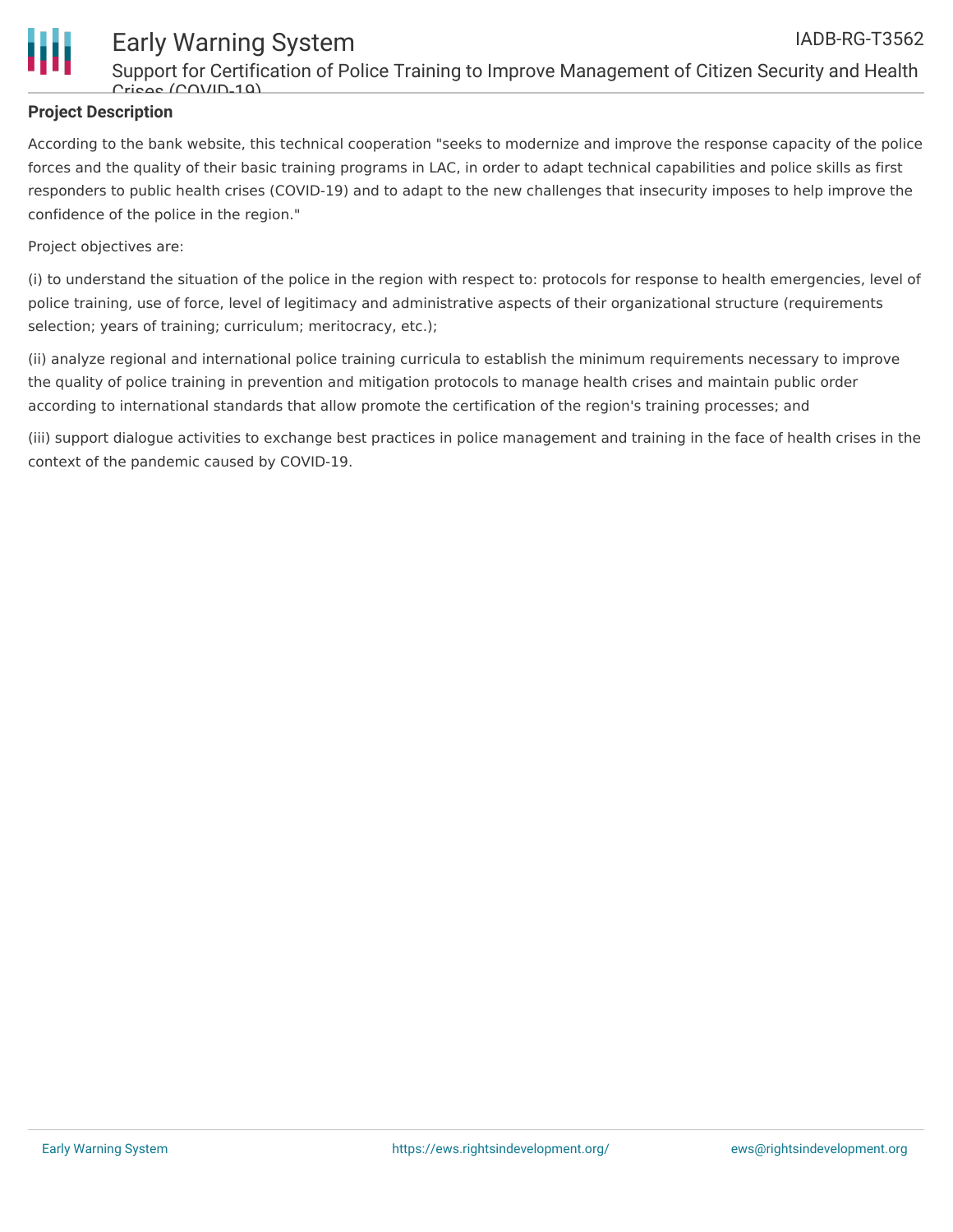

## Early Warning System

Support for Certification of Police Training to Improve Management of Citizen Security and Health Crisse (COVID-10)

#### **Investment Description**

• Inter-American Development Bank (IADB)